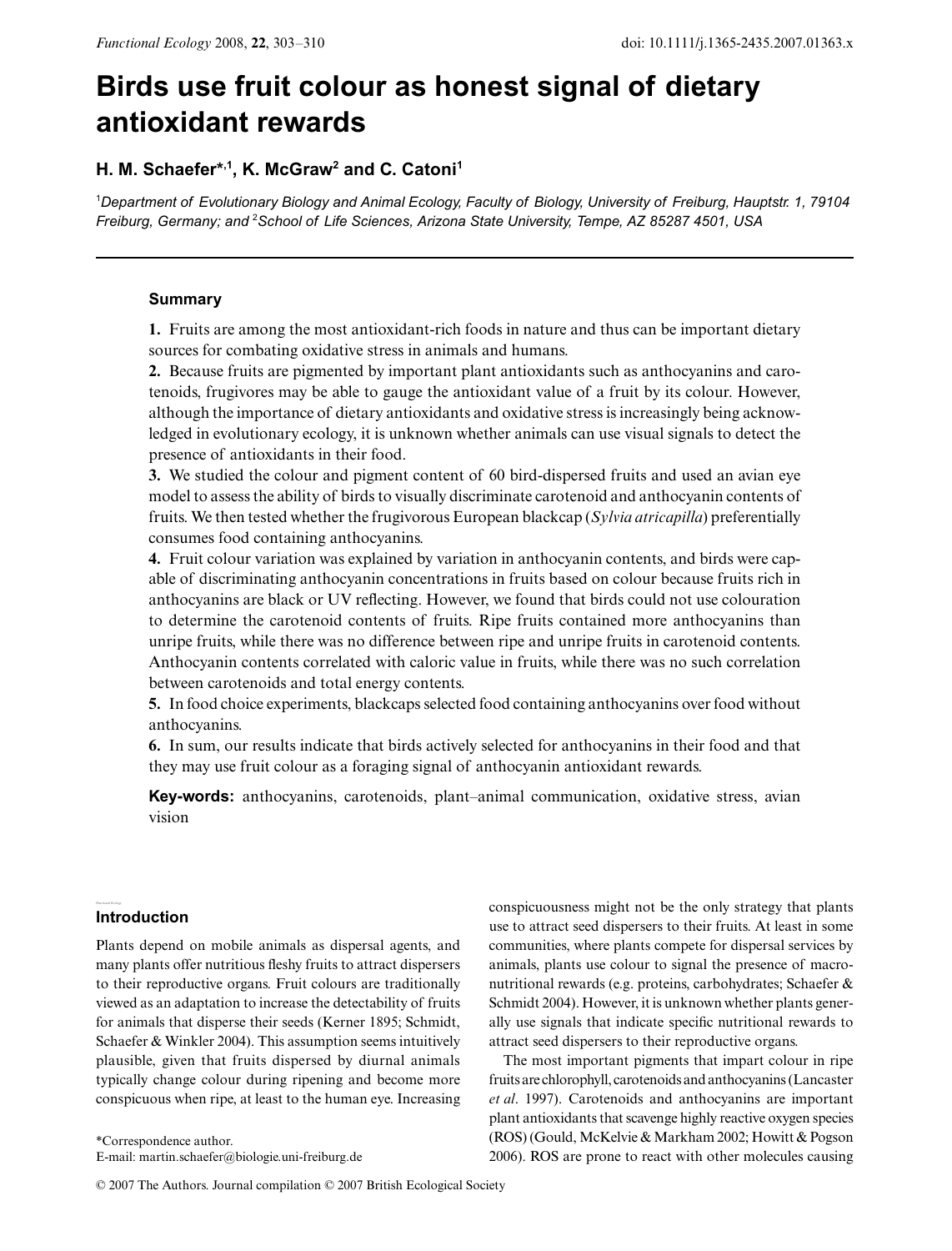oxidative stress by damaging DNA, proteins and lipids and thereby contributing to senescence and various degenerative diseases in plants and animals (Ames, Shigenaga & Hagen 1993; Kong *et al*. 2003). Importantly, anthocyanins and carotenoids retain their antioxidant capacity when ingested by fruit-consuming animals. These dietary antioxidants are therefore key elements to combat oxidative stress, which animals face in every step of their life because ROS are continuously produced by the body, particularly during periods of high metabolic rate or detoxification (von Schantz *et al*. 1999). Dietary antioxidants, such as anthocyanins and carotenoids, might therefore constitute an important nutritional reward for fruit-eating animals. Moreover, because these pigments both impart colour and serve as antioxidants, plants might increase their chances of successful seed dispersal by attracting mutualistic seed dispersers with honest signals of antioxidant contents (Schaefer, Schaefer & Levey 2004). The lone study on this subject was conducted on a limited number of grocery-sold fruits, but found that humans might discern anthocyanin and chlorophyll, but not carotenoid, concentrations using colour (Lancaster *et al*. 1997).

Several studies have proposed that colourful animals like birds and fish use the colour of foods as a signal of carotenoid contents and thus as a means of acquiring pigments for developing bright coloration or for improving immune functions (reviewed in: McGraw 2006). While animals do not use anthocyanins for pigmentation, these might be more important contributors to immune functions owing to their higher antioxidant capacity compared to carotenoids approximately [*c.* 4·4 vs. 0·2–2·9 Trolox equivalent antioxidant capacity (TEAC); Miller *et al*. 1996; Rice-Evans, Miller & Paganga 1996]. However, no experiments to date have addressed whether or not fruit-eating animals select food to increase anthocyanin intake.

We had two overall aims that motivated our study: (i) to test the hypothesis that fruit colour honestly signals antioxidant contents, and (ii) to test the hypothesis that animals use colour signals to increase antioxidant intake. To test the first hypothesis, we combined biochemical, spectrophotometric and vision-modelling methods to study the relationship between colour and the contents of carotenoids and anthocyanins in bird-dispersed fruits. Given that chlorophyll might mask the presence of pigments with antioxidant function, we tested whether interspecific variation in fruit reflectance is explained by differences in the contents of carotenoids and anthocyanins. We then used an avian vision model (Vorobyev & Osorio 1998) to investigate whether birds, the most ubiquitous group of frugivores, can use fruit colour variation to discriminate fruits according to their pigment contents. To account for other potential signalling functions of fruit pigments, we also compared the carotenoid and anthocyanin contents of ripe and unripe fruits, analysed the relationship between pigments and fruits' caloric value and analysed whether the concentration of pigments influenced the contrasts between fruits and their background.

To test our second aim, that birds use fruit colour signals to increase their intake of antioxidants, we experimentally

examined food choice in blackcaps (*Sylvia atricapilla*), a common seed disperser for many European plants (Jordano 1987). Specifically, we tested whether these birds preferentially consume food with anthocyanins.

# **Materials and methods**

## **FRUIT COLLECTION**

We determined pigment composition in ripe fruits from 60 plant species originating from 18 families (Table 1). In 10 plant species, we also analysed pigment composition in unripe fruits. We used a comparative interspecific approach because birds commonly consume a variety of ripe fruits (e.g. more than 100 fruit species in salvin's curassow (*Mitu salvini*) (Santamaria & Franco 2000), whereas unripe fruits are rarely consumed (Schaefer & Schaefer 2006). From August 2003 to October 2004, fruits ( $n = 30$  species) were collected in Germany and in Mediterranean regions. Additionally we collected fruits of 30 species in the Botanical Gardens of the University of Freiburg. These species originated from temperate areas, mainly Asia, and belonged to the same families as our sample of fruits native to Europe. None of the plants collected in the Botanical Gardens were bred as ornamentals. We included these fruits to derive general conclusions on fruit colour and pigment composition that hold for a larger diversity of fruits.

To determine the relationship between fruit pigments and the caloric content of fruits, we used 27 of the fruit species described above, for which we had additional information on the nutritional composition of fruit pulp from the fruit data base assembled by Pedro Jordano (2001). To increase sample size for this analysis, we used a further 33 species of ripe fruits with known caloric value and pigment composition from Venezuela (Schaefer, Schmidt & Winkler 2003a), totalling 60 species. None of the fruit species included in the analyses is of commercial interest, and all species are dispersed by birds (see Schaefer *et al*. 2003a; Schaefer, Schaefer & Vorobyev 2007). We did not address phylogenetic constraints on colour and fruit compounds in this study because in previous studies on fruit colour and nutritional compounds we failed to find a significant phylogenetic signal in our sample (Schaefer *et al*. 2003a; Schaefer *et al*. 2007).

#### **COLOUR MEASUREMENTS**

We measured the reflectance spectra of 20 ripe fruits from each species with an Ocean Optics (Dunedin, FL) USB2000 spectrometer and an Ocean Optics Deuterium Halogen DH-2000 as a standardized light source. For each species, we also measured the reflectance of 10 background structures against which fruits are displayed (e.g. leaves and bark of each species). Reflectance was measured relative to a standard white reference tile (Top Sensor Systems WS-2). For colour measurements, we used a coaxial fiber cable (QR400–7, Ocean Optics) that was mounted inside a matt black plastic tube to exclude ambient light (Schaefer *et al*. 2007). The angle of illumination and reflection was fixed at 45° to minimize glare. Spectra were processed with Spectra Win 4.1 software (Ocean Optics) and calculated in 5-nm intervals from 300–700 nm.

#### **AVIAN EYE MODEL**

To assess fruit colour according to avian vision, we analysed fruit reflectance spectra using an eye model that is based on the spectral sensitivities and the receptor noise of the four cone types that are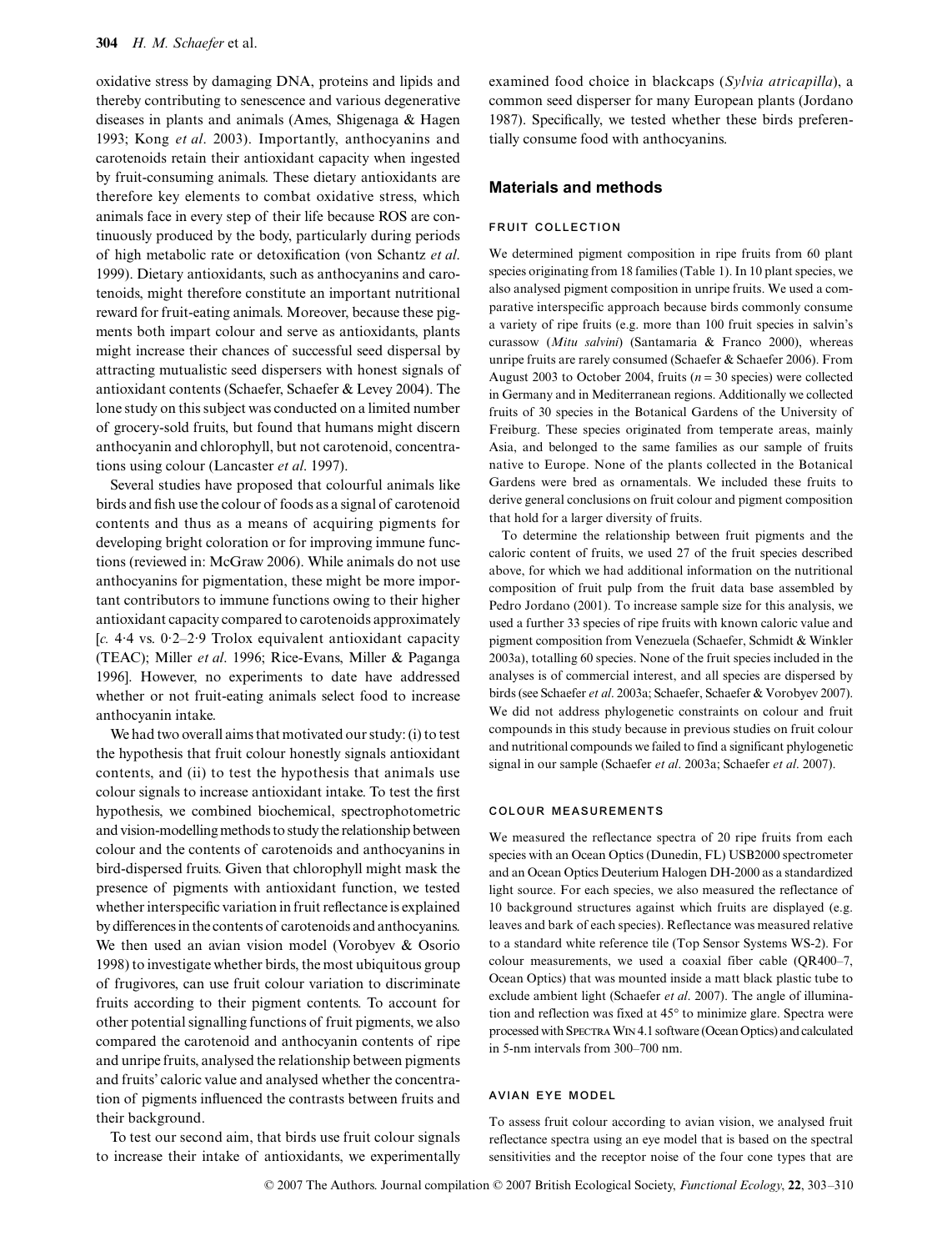**Table 1.** List of the anthocyanin and carotenoid contents (mg  $g^{-1}$ ) of all fruits species

| Genus                  | Species                  | Anthocyanin<br>contents | Carotenoid<br>contents |
|------------------------|--------------------------|-------------------------|------------------------|
| Amelanchier            | lamarkii                 | 11.66                   | 0.02                   |
| Aronia                 | prunifolia               | 7.68                    | 0.35                   |
| <b>Berberis</b>        | thunbergii               | $11 - 73$               | 0.36                   |
| <b>Bryonia</b>         | dioica+                  | 1.69                    | 1.89                   |
| Clerodendrum           | trichotomum              | 6.30                    | 0.01                   |
| Cornus                 | alba                     | 0.11                    | 0.19                   |
| Cornus                 | ammomum                  | 2.38                    | 0.19                   |
| Cornus                 | kousa                    | 0.15                    | 0.42                   |
| Cornus                 | $mas+$                   | 4.10                    | 0.12                   |
| Cornus                 | racemosa+                | 0.25                    | 0.09                   |
| Cornus                 | sanguinea+               | 35.29                   | 0.98                   |
| Cotoneaster            | affinis                  | 0.85                    | 0.24                   |
| Cotoneaster            | dammeri                  | 1.62                    | 0.24                   |
| Cotoneaster            | dielsianus               | 0.43                    | 0.42                   |
| Cotoneaster            | melanocarpa              | 28.78                   | 0.42                   |
| Cotoneaster            | moupensis<br>nebrodensis | $21 - 06$               | 0.45                   |
| Cotoneaster            |                          | 0.60<br>0.66            | 0.55                   |
| Cotoneaster            | sp.<br>dardani           | 0.56                    | 0.19<br>0.16           |
| Crataegomespilus       | potsdamii                | 0.48                    | 0.25                   |
| Crataegomespilus       |                          | 0.60                    | 0.26                   |
| Crataegus<br>Crataegus | laevigata+               | 38.31                   | 0.21                   |
| Crataegus              | sp.                      | 0.08                    | 0.06                   |
| Elaegnus               | sp.<br>multiflora        | 0.05                    | 0.95                   |
| Hedera                 | helix+                   | 1.22                    | 1.14                   |
| Hippophae              | rhamnoides               | 0.07                    | 0.57                   |
| Idesia                 | polycarpa                | 1.22                    | 0.46                   |
| Ligustrum              | vulgare+                 | 2.67                    | 0.41                   |
| Lonicera               | alpigena                 | 0.23                    | 0.10                   |
| Lonicera               | nigra                    | 3.35                    | 0.50                   |
| Lonicera               | ruprechtiana             | 0.19                    | 0.73                   |
| Lonicera               | xylosteum+               | 1.40                    | 0.30                   |
| Morus                  | nigra+                   | 37.65                   | 0.04                   |
| Parthenocissus         | quinquefolia+            | 16.46                   | 0.42                   |
| Phillyrea              | angustifolia+            | 2.67                    | 0.05                   |
| Phytolacca             | americana+               | 17.94                   | 0.43                   |
| Polygonatum            | $multiforward +$         | 0.58                    | 2.93                   |
| Prunus                 | avium+                   | 19.56                   | 0.04                   |
| Prunus                 | domestica+               | 6.20                    | 0.17                   |
| Prunus                 | laurocerasus+            | 25.36                   | 0.10                   |
| Prunus                 | $mahaleb+$               | 15.83                   | 0.27                   |
| Prunus                 | sp.                      | $1-10$                  | 0.41                   |
| Prunus                 | yendoensis               | $22 - 21$               | 0.03                   |
| Pyracantha             | coccinea+                | 0.30                    | 0.68                   |
| Rhamnus                | japonicus                | 6.27                    | 0.97                   |
| Rosa                   | corymbifera              | 0.94                    | 1.09                   |
| Rosa                   | $glauca+$                | 0.46                    | 2.22                   |
| Rosa                   | pimpinellifolia          | 39.21                   | 0.05                   |
| Rosa                   | rubigenosa               | 1.14                    | 1.08                   |
| Rosa                   | vil+<br>canadensis+      | 0.08                    | 1.23                   |
| Sambucus               |                          | 39.61                   | 0.35                   |
| Sambucus<br>Sorbus     | racemosa+                | 5.53<br>0.50            | 0.25<br>0.38           |
| Sorbus                 | aria+<br>aucuparia+      | 1.02                    | 1.26                   |
| <b>Streptopus</b>      | amplexifolius            | 3.29                    | 3.05                   |
| <b>Tamus</b>           | communis+                | 1.29                    | 2.71                   |
| Taxus                  | baccata                  | 1.38                    | 0.41                   |
| Viburnum               | lantana+                 | 1.85                    | 0.19                   |
| Viburnum               | carlesii                 | 2.41                    | 0.18                   |
| Viburnum               | opulus+                  | 2.92                    | 1.36                   |
|                        |                          |                         |                        |

The symbol '+' indicates those species that were used for assessing the relationship between pigment contents and energy contents in fruits. assumed to function in avian colour discrimination (Vorobyev & Osorio 1998). Based on analytical approximation of cone visual pigments and oil droplet spectra, the model calculates cone excitation values for each fruit colour spectrum. The chromatic contrasts between fruit and background were calculated as the log of the quotient of quantum catches of photoreceptors from both spectra [see Vorobyev *et al*. (1998) for equations]. The chromatic contrasts describe how much two spectra are separated in receptor space. The units for chromatic contrasts are just noticeable differences ( jnds). One jnd is at the threshold of discrimination, while values less than one jnd indicate that two colours are indistinguishable, and as values increase above one jnd, objects become easier to discriminate. Our model is based on the spectral sensitivities of the blue tit (*Cyanistes caeruleus*) with a UVS cone (Hart *et al*. 2000), but the results are also representative for birds with different short-wave visual sensitivities (VS cone; data not shown).

#### **PIGMENT ANALYSIS**

Seeds and fruit pulp were separated, and fruit pulp was frozen immediately afterwards for all 60 species. The additional 33 species from Venezuela were dried prior to pigment analysis. The dual anthocyanin/carotenoid extraction procedure was adapted from Lazcano, Yoo & Pike (2001). We weighed out *c.* 1 g of fresh frozen or dried fruit material with an electronic balance to the nearest 0·0001 g and added the fruit to a zirconia jar equipped with zirconia grinding balls. We then added 2 mL of 97·5% ethanol in 6 N HCl and ground the fruit for 3 min at 30 Hz in a Retsch MM200 mixer mill (Haan, Germany). After grinding, we transferred the extract to a fresh 9-mL screw-cap tube and rinsed the jar with 1 mL acidified ethanol to recover any residual extract. We then added 2 mL hexane, shook the tube vigorously for 1 min, and centrifuged the tube at 1500 r.p.m. for 3 min. After centrifuging, we transferred the upper carotenoid-containing supernatant (hexane) to a clean culture tube and transferred the upper precipitate, along with the lower anthocyanin-containing supernatant (acidified ethanol), to a 3-mL syringe fitted with a 0·45-micron nylon filter. We filtered the anthocyanin extract into a clean culture tube, and then evaporated the solvent in both culture tubes to dryness under a stream of nitrogen. We resuspended the pigments in 1 mL acidified ethanol (for anthocyanins) or 1 mL hexane (for carotenoids) and measured light absorbance of the solutions in quartz cuvettes at the lambda-max for each sample with a Beckman-Coulter DU 520 UV/Vis spectrophotometer (Fullerton, CA). Concentrations are reported as milligrams of pigment per gram of fruit. Assays were run in duplicate for all fruits, and results were highly repeatable for both types of pigments (bivariate correlation analysis: anthocyanins:  $r = 0.98$ ,  $P < 0.001$ ; carotenoids:  $r = 0.95$ ,  $P < 0.001$ ). We used mean values in statistical analyses.

#### **FOOD CHOICE EXPERIMENT**

To test whether birds select food based on anthocyanin contents, we conducted a food choice experiment with 11 captive female blackcaps on four consecutive days in May 2007. The birds were 1 year old, hand-raised and maintained in individual standard cages with a 14 : 10 h light/dark cycle at the Institute of Avian Research in Wilhelmshaven, Germany. Birds were kept during that period on a beige semisynthetic standard food without anthocyanins (Bairlein 1986). During the experiment, we supplemented anthocyanins using an extract (Antho50, Ferlux S.A., Cournon d'Auvergne, France) containing at least 50% anthocyanins, other polyphenols (16%),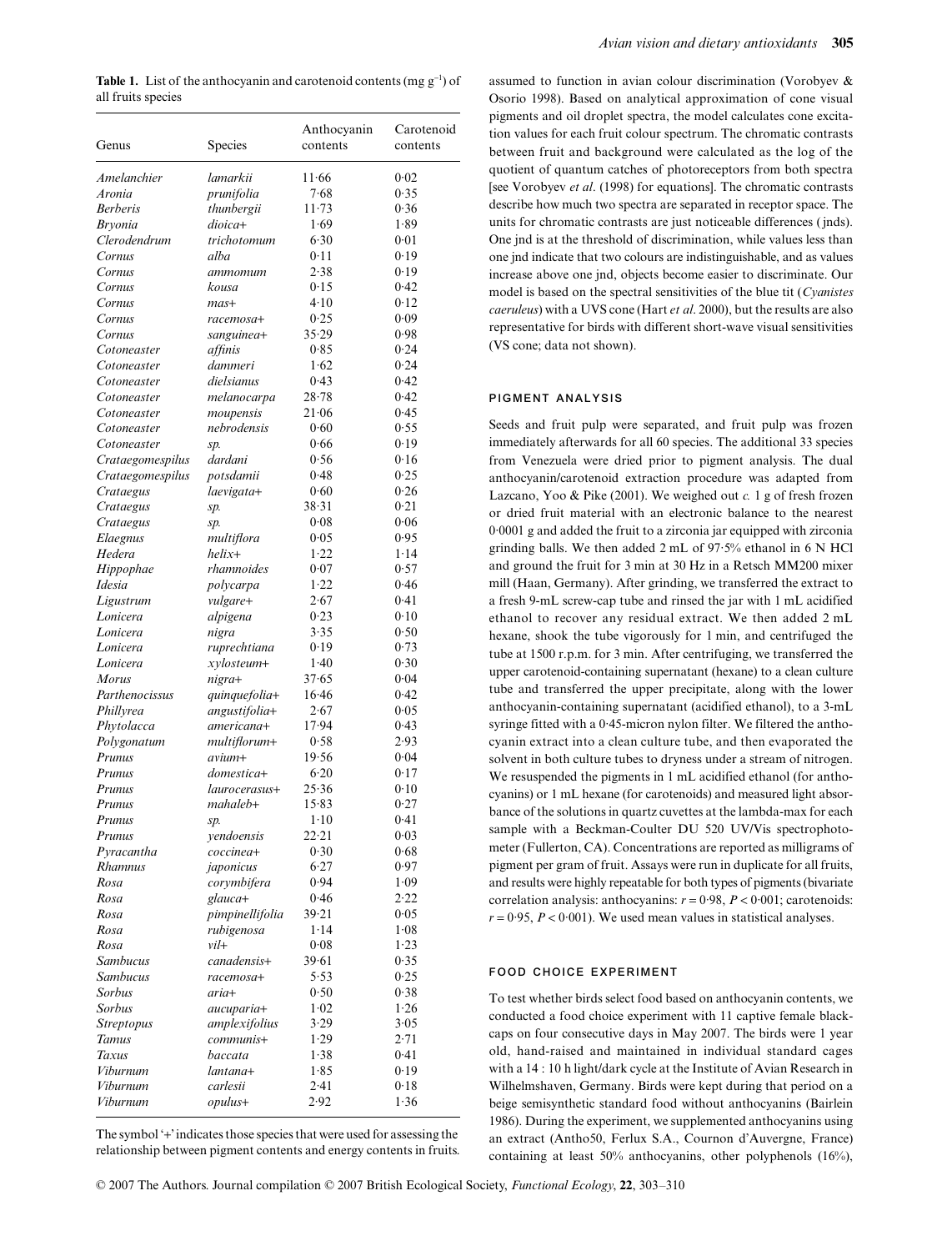organic acids (12·5%), water (4·7%), sugar (4·5%), proteins (0·9%) and other trace substances. Food with the extract had no specific smell or taste for humans. The sugar added with the extract amounted to only 0·002% of the total food weight, and we assume that such difference did not influence avian food choice.

To test food choice, we provided two 5-cm-deep green cups, so that the food was exclusively seen against the green background that simulated the colour of background vegetation. We measured the reflectance spectra of both foods and food cups as described above and calculated the chromatic contrasts between both. Cups contained  $17.6 \pm 0.32$  g (mean  $\pm$  SE) of standard food each. One of the foods was bluish containing 5 mg of anthocyanins (0·28 mg g<sup>-1</sup> fresh food), while the other one was void of anthocyanins and beige in colour. The concentration of anthocyanins is likely biologically relevant as it corresponds to low anthocyanin concentrations in fruits. Each day, we weighed the cups after 1 h to assess preference and again after 24 h, when there is more opportunity for metabolic feedbacks. We exchanged food cups every 24 h. Since the results were consistent over both time scales, we report the values obtained after 24 h. In all measurements, we corrected for evaporation using two control food cups.

#### **STATISTICAL ANALYSES**

We tested the hypothesis that plants signal the contents of antioxidants based on the reflectance spectra of fruit colours. As a first step, we reduced the many correlated variables of fruit reflectance (80 variables of mean reflectance per 5-nm intervals) by conducting a principal component analysis (PCA), which transforms the correlated variables into few orthogonal variables [principal components (PC)]. Each PC is a weighted linear sum of the original data set, being therefore a mathematical transformation of the original data rather than a statistical summary (Cuthill *et al*. 1999). The PC coefficients are the weights that relate the original variables (5-nm intervals) to the PCs. Moreover, PCs are by definition independent from each other, facilitating further analyses. Applying PCA to reflectance data normally yields one to three PCs that capture 90%–99% of variance (Endler 1990). Thus, PCA greatly reduces the number of variables of reflectance spectra while keeping the loss of information to a minimum.

To determine the relationship between fruit colour and pigment composition, we entered the first three PCs as independent variables into multiple regressions with anthocyanin and carotenoid concentrations as dependent variables. Multiple regressions are suitable because all explanatory variables were included in the analysis. Regressions were performed separately for anthocyanins and carotenoids as stepwise backwards and forward procedures, which yielded identical results.

To study whether birds perceive fruits differently depending on their pigment composition, we entered ln-transformed cone excitation values as independent variables in stepwise backwards (and forward) multiple regressions, with anthocyanin or carotenoid contents as dependent variables. To compare birds' food choice of alternative foods and the pigment composition of ripe and unripe fruits of the same species, we used paired *t*-tests. To compare whether fruits originating from the Botanical Gardens differ from fruits collected in Europe, we used a nonparametric Mann–Whitney test. Moreover, to assess whether birds might use pigment concentration as a signal of other aspects of fruit nutritional quality, we used a bivariate correlation analysis to determine whether the contents of anthocyanins and carotenoids correlated with each other or with the caloric value of fruits. Finally, we tested whether the contents of anthocyanins and carotenoids influenced the contrasts between fruits and their background (leaves and bark) using a multiple linear regression, with fruit contrasts as dependent variable and the contents of anthocyanins and carotenoids as independent variables.

# **Results**

#### **FRUIT COLOUR AND PIGMENT COMPOSITION**

PCA yielded three components that explained 97% of total variance in fruit colour. PC1 explained 70% of variance in fruit colours. The coefficients relating PC1 to the original data were all positive and of similar magnitude; PC1 thus reflected achromatic variation in fruit reflectance (Fig. 1). PC2 accounted for 21% of total variance, with negative coefficients below 540 nm and positive coefficients at longer wavelengths. PC2 thus captured variation in the relative amount of shortto long-wavelength reflectance, so that fruits with high UV reflectance or black fruits with low overall change in reflectance had negative PC2 values and fruits with a low relative reflectance at short-wavelengths (white without UV reflectance and intensively coloured red and orange fruits) had high PC2 values. PC3 explained 6% of total variance and was characterised by positive coefficients from 300–430 nm and above 615 nm and negative coefficients from 435–610 nm. It represented thus the amount of variation in mid-wavelengths relative to reflectance at shorter and longer wavelengths.

Fruits collected in Europe and the Botanical Gardens did not differ in the contents of carotenoids or anthocyanins (Mann–Whitney test,  $z = -0.48$  and  $z = -1.62$ , both  $P > 0.05$ ). Fruits contained  $0.57 \pm 0.08$  mg g<sup>-1</sup> (mean  $\pm$  SE; range 0.012– 3·04) carotenoids and on average 14 times more anthocyanins  $(7.53 \pm 1.4 \text{ mg g}^{-1})$ ; range 0.05–39.61). In stepwise multiple regressions, PCs of fruit colour variance significantly predicted



**Fig. 1.** Principal component (PC) coefficients relating PCs to the original reflectance spectra of 60 fruit species. High positive values at a given wavelength indicate a strong association between the specific PC and that wavelength (e.g. across the entire range for PC1). Likewise, negative values of  $-0.6$  in PC2 indicate a negative association between reflectance in the UV (range 300–400 nm) and PC2. Values around 0 indicate that there is no association between a PC and a given wavelength.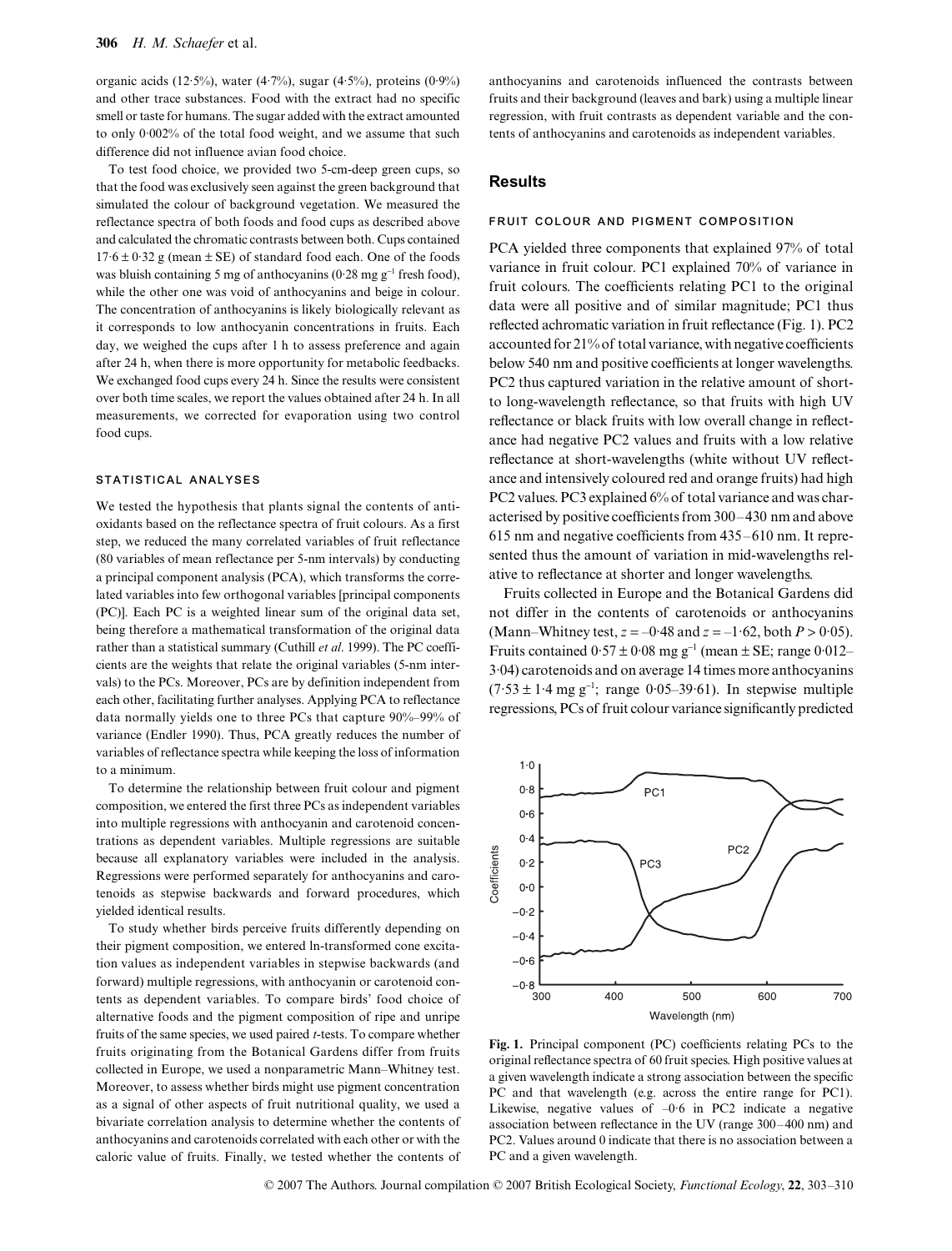

**Fig. 2.** There is a negative relationship between anthocyanin contents in fruits and the relative amount of short- to long-wavelength reflectance (PC2). Black fruits and fruits reflecting UV have negative PC2 scores, whereas red and orange fruits have positive PC2 scores. Note the extensive variation in PC2 scores, particularly in fruits with low anthocyanin contents.

variation in anthocyanin contents (final model:  $N = 60$ ,  $r^2 = 0.25$ ;  $F = 20.21$ ,  $P < 0.0001$ ). There was no correlation between PC1 or PC3 and anthocyanin contents, but PC2 correlated negatively with anthocyanin contents  $(t = -4.02$ ,  $P < 0.001$ ; Fig. 2), indicating that fruits with high UV reflectance or black fruits had high contents of anthocyanins, whereas red/orange and white fruits without UV reflectance had low contents of anthocyanins. Multiple regressions on PCs and carotenoid contents yielded no significant relationships (all PCs excluded from analysis in backwards procedure or none included in forward analysis).

# **FRUIT PIGMENTS AND RIPENESS**

Ripe fruits contained more anthocyanins ( $18.57 \pm 5.23$  mg g<sup>-1</sup>) than unripe fruits  $(5.98 \pm 1.37 \text{ mg g}^{-1})$  of the same species (paired *t*-test,  $N = 10$ ,  $t = 2.69$ ,  $P < 0.05$ ). However, ripe and unripe fruits did not differ in their contents of carotenoids  $(1.14 \pm 0.53 \text{ vs. } 1.52 \pm 0.66 \text{ mg g}^{-1})$ , respectively; paired *t*-test,  $N = 10$ ,  $t = -0.57$ ,  $P > 0.4$ ). The contents of anthocyanins correlated with total energy contents in fruits ( $N = 60$ ,  $r =$ 0.363,  $P < 0.01$ ), whereas there was no correlation between anthocyanins and carotenoids or carotenoids and total energy contents ( $N = 60$ ,  $r = 0.08$  and  $r = 0.18$ , both  $P > 0.16$ ).

# **AVIAN VISION AND PIGMENT COMPOSITION**

Variation in anthocyanin contents is captured by cone output values of the avian eye (multiple regressions, final model:  $N = 60$ ,  $r^2 = 0.27$ ;  $F = 10.88$ ,  $P < 0.0001$ ). Only the output of the long-wavelength cone corresponded to anthocyanin contents ( $t = -4.54$ ,  $P < 0.001$ ; Fig. 3), while there were no effects



**Fig. 3.** Partial regression plot for the relationship between anthocyanin contents and long-wave cone outputs, the linear regression is shown with 95% CIs.



**Fig. 4.** Birds selected food with anthocyanins over food of identical nutrient composition without anthocyanins. Birds consumed on average 9·6 g (9·1–11·1, 2nd and 3rd quartile) of food with anthocyanins and 5·6 g (5·0–6·7) of control food per day. Illustrated is the mean food intake during the four consecutive days of the experiment, whiskers indicate 90<sup>th</sup> and 10<sup>th</sup> percentile.

for the UV- and the middle-wavelength cones (both excluded from final model) and a marginal effect for the short-wavelength cone ( $t = 1.88$ ,  $P = 0.062$ ). Variation in carotenoid contents is not reliably indicated by cone output values of the avian eye (multiple regressions, final model:  $N = 60$ ,  $r^2 = 0.12$ ;  $F = 2.62$ ,  $P = 0.06$ . There was also no relationship between the contents of anthocyanins and carotenoids and the contrasts between fruit and background (multiple regressions:  $r^2 = 0.06$ ;  $F = 1.82$ ,  $P = 0.17$ ).

# **FOOD CHOICE EXPERIMENT**

Birds selected food containing anthocyanins over food of identical nutritional composition without anthocyanins (*t*-test,  $N = 11$ ,  $t = 4.91$ ,  $P = 0.001$ ; Fig. 4). Food with anthocyanins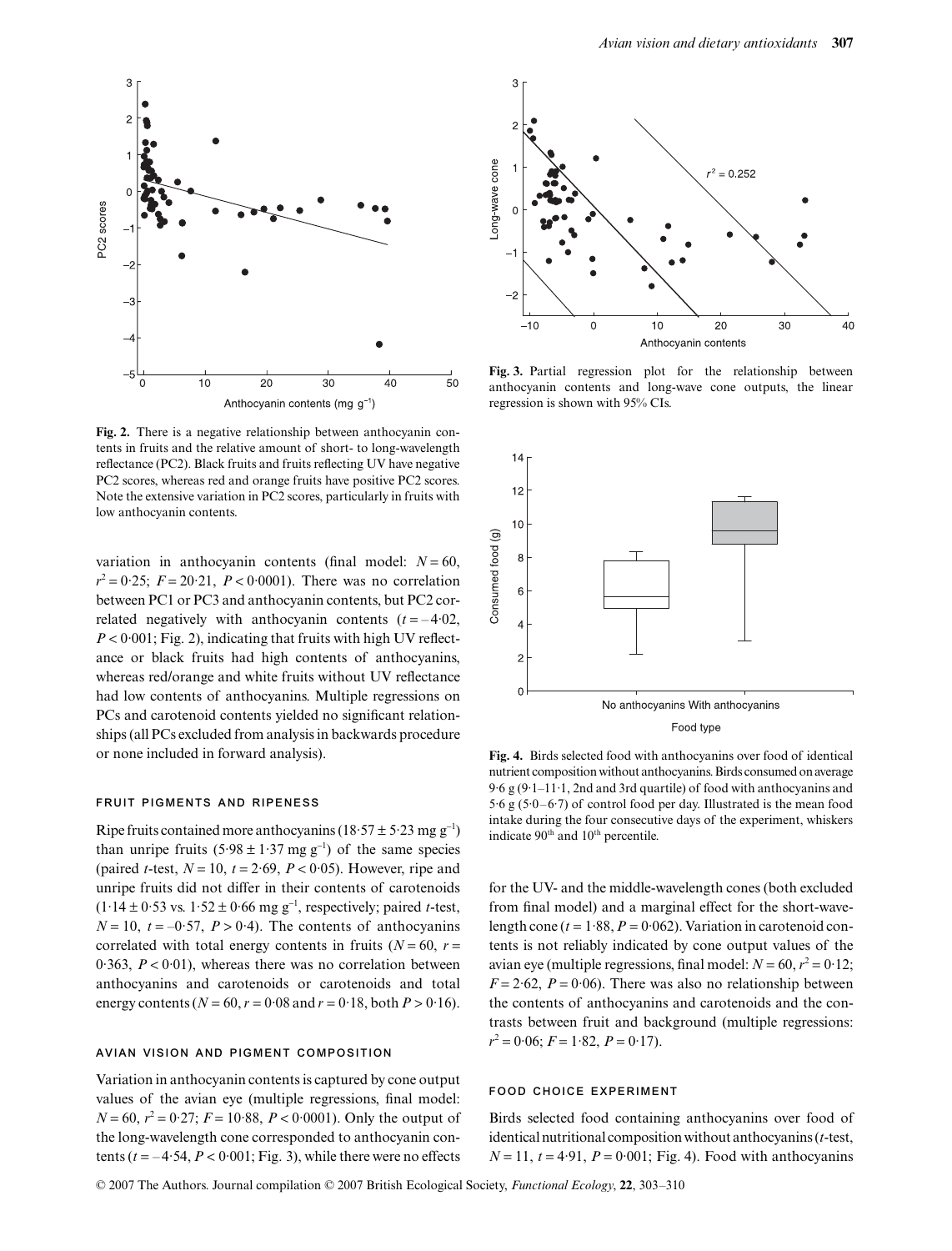was less contrasting (6·9 jnds) against the cups than food without anthocyanins (15·2 jnds).

## **Discussion**

Our biochemical and spectrophotometric analyses showed that the colour of bird-dispersed fruits correlated with the contents of anthocyanins but not with carotenoid concentrations. Modelling the visual abilities of birds similarly demonstrated that birds are able to discriminate visually between fruits of different anthocyanin contents but that they could not discriminate fruits according to their carotenoid contents. Finally, we demonstrated that frugivorous birds actively select food containing anthocyanins.

# **FRUIT COLOUR AS HONEST SIGNAL OF ANTHOCYANINS**

Although our study shows that anthocyanin concentrations increase during fruit ripening, we found no relationship between anthocyanin contents and the contrasts between fruits and their background. This result challenges the prevailing notion that the increase in fruit pigmentation during ripening is an adaptation to facilitate detection by diurnal seed dispersers (e.g. Kerner 1895; Schmidt *et al*. 2004). The result that increasing anthocyanin concentrations do not concomitantly increase conspicuousness appears counterintuitive, but it is supported by an experiment documenting that some birds can detect red fruits that have typically low contents of anthocyanins from a larger distance than black fruits that are characterised by high contents of anthocyanins (Schaefer *et al*. 2006).

Anthocyanins are common skin colorants in fruits, and thus it is not surprising that fruit colour correlated with anthocyanin concentrations. Anthocyanin concentrations in grocery-store fruits are also predicted by a measure of colour (hue; Lancaster *et al*. 1997). Birds reliably distinguish the anthocyanin contents of fruits based upon the excitation values of the avian long-wave receptor. Low relative excitation values correspond to blue, black and UV-reflecting fruits, which are rich in anthocyanins and have low reflectance in the spectral area of the long-wave receptor.

Owing to the consistent correlation between colour and anthocyanin contents, we suggest that blackcaps used the colour differences between the foods as a proximate cue to select anthocyanins in our food choice experiment. Food selection for anthocyanins is not explicable by innate colour preference because blackcaps innately prefer red, not blue food items (Schmidt & Schaefer 2004). Since the food containing anthocyanins was less contrasting than the alternative food, we can exclude that selection for anthocyanins is biased by preferences to consume more conspicuous food (see Schmidt *et al*. 2004). At the evolutionary level, birds might have selected anthocyanins because they indicate high caloric rewards, as shown by the correlation between anthocyanin concentrations and energy contents in fruits. However, we consider this explanation unlikely to explain our results because both foods had the same caloric content during four consecutive days. In such a time span, birds quickly adjust their food choice according to the energy contents of alternative foods (Schaefer *et al*. 2003b).

We thus hypothesise that, ultimately, birds choose anthocyanins to increase the intake of dietary antioxidants and thus to improve health. This conjecture is supported by the fact that anthocyanins are health stimulants in humans and mice (Kong *et al*. 2003) and by a recent experiment documenting that anthocyanins improve immune functions in frugivorous birds (Carlo Catoni *et al*. unpublished data). Fruits are generally a rich source of different antioxidants, which is the main reason why their consumption and that of red wine is considered beneficial for human health (Heinonen, Meyer & Frankel 1998). Importantly, anthocyanins are among the most potent groups of dietary antioxidants (Kong *et al*. 2003), and they are the most visible sign of antioxidant capacity in fruits because their presence is correlated to that of other colourless antioxidants (Zheng & Wang 2003). As a consequence, birds might also select anthocyanins because they indicate high overall contents of colourless antioxidants. Regardless of the exact mechanism, our food choice experiment is the first evidence that birds choose food on the basis of anthocyanins. Thus, we suggest a new hypothesis, which predicts that selection for anthocyanin contents is an important determinant of fruit consumption.

If we consider the signalling potential of anthocyanins from a plant's perspective, we suggest that plants can increase their reproductive success because anthocyanins are simultaneously a visual signal and an indicator of antioxidant activity (see Schaefer *et al*. 2004). In general, some plants signal honestly nutritional rewards such as macronutrients or energy (this study) to attract seed dispersers and pollinators to their reproductive organs (Schaefer & Schmidt 2004; Armbruster, Antonsen & Pélabon 2005). If, as in the case of anthocyanins, the predominant pigments themselves constitute a potential reward, the signal is honest because of the unavoidable connection between signal intensity and quality. Our hypothesis that birds preferentially consume fruits containing anthocyanins is supported at least partly by previous experiments. Adult redwings (*Turdus iliacus*) prefer UVreflecting fruits (which are associated with high anthocyanin contents) over non-UV-reflecting fruits that are otherwise identical (Siitari, Honkavaara & Viitala 1999), and American robins (*Turdus migratorius*) – as well as humans (Crisosto, Crisosto & Mertheney 2003) – exhibit strong preferences for dark purple hues (corresponding to high anthocyanin contents) that even overrule preferences for energy-rich fruits (Willson 1994).

# **CAROTENOIDS AND THE PROXIMATE BASIS OF FRUIT COLOURS**

Fruits are the resource with the highest contents of carotenoids (Olson & Owens 2005), but we show that fruit colour is not a reliable signal of carotenoid contents for birds. Birds are unlikely to be able to discriminate carotenoid contents in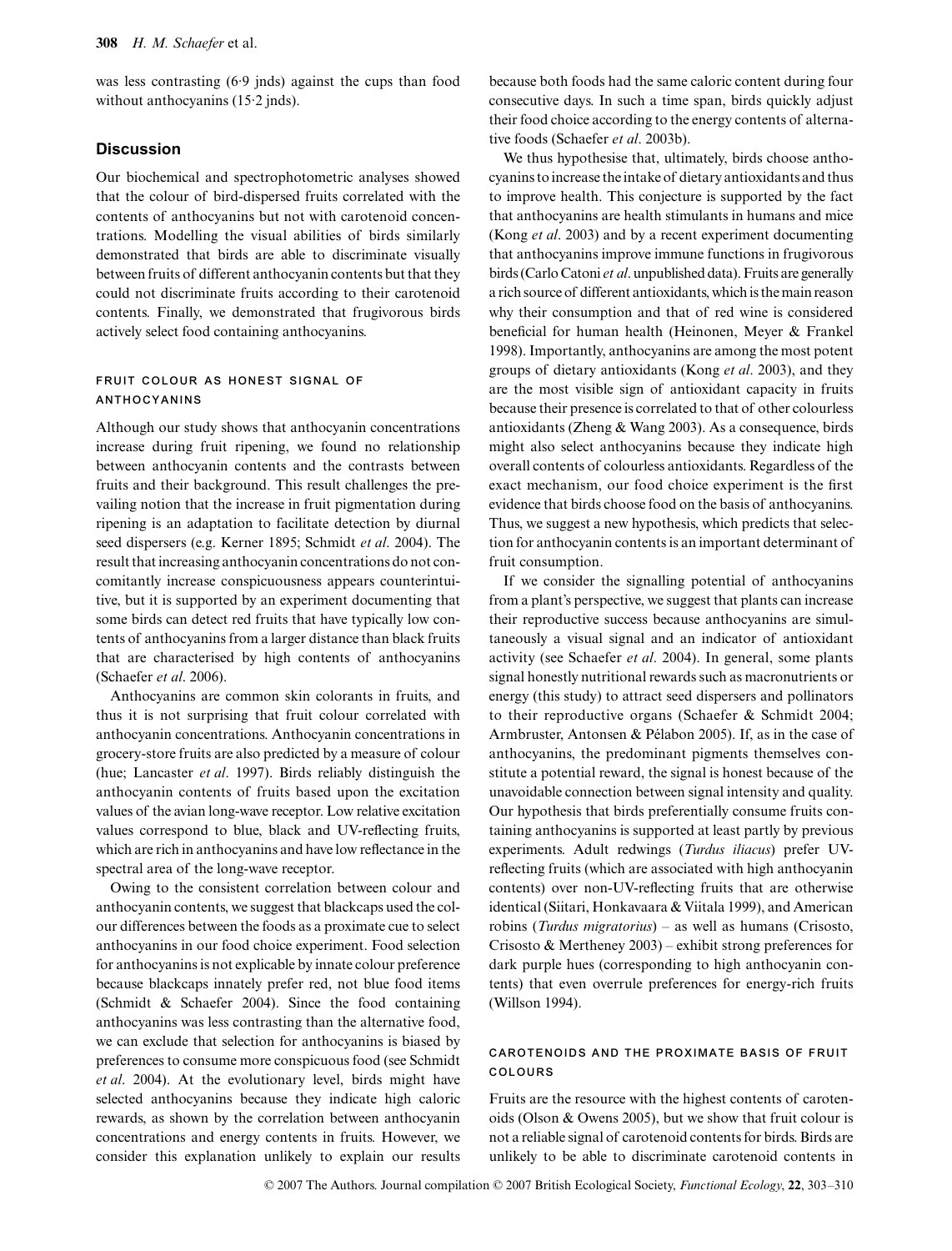interspecific comparisons of ripe fruits. This result is supported by a previous study on grocery-sold fruits which found no relationship between carotenoids and colour (Lancaster *et al*. 1997). Moreover, carotenoid contents did not differ between ripe and unripe fruits in our study, further corroborating that carotenoid contents are not directly linked to fruit colouration. Consequently, birds aiming to optimize carotenoid intake for coloration or health purposes must rely on tactics other than visual assessment of fruit colour. An influential hypothesis suggests that sensory biases for orange and red nuptial colouration may have evolved in a foraging context to optimise carotenoid intake from fruits (Rodd *et al*. 2002). Given the lack of a relationship between fruit colour and carotenoid contents, our results suggest that sensory biases are unlikely to evolve for that reason, at least in animals that consume a variety of differently coloured fruits.

One proximate explanation for the lack of a relationship between colour and carotenoid contents is the co-occurrence of anthocyanins and chlorophyll in fruit skin. Chlorophylls, which are the main pigments in the skin of unripe fruits, might mask carotenoids in some ripe fruits, as they do in leaves (see Ougham, Morris & Thomas 2005). For example, fruits with low contents of anthocyanins show a characteristic dip in reflectance at 670 nm (Fig. 2) that indicates the presence of chlorophyll (see also Sumner & Mollon 2000). Carotenoids might also be masked by anthocyanins. For instance, high concentrations of anthocyanins mask carotenoid contents in black fruits, regardless of their concentration. On average, anthocyanins were 14× more concentrated than carotenoids in the fruits we studied and they impart more colour per molecule than do carotenoids (based on their extinction coefficients; Sims & Gamon 2002). Moreover, even red colouration is not a reliable indicator of carotenoid contents, as carotenoids are nearly absent in many red fruits (e.g. strawberries; Paiva *et al*. 1998) and colours are produced by low concentrations of anthocyanins. The proximate explanation for why anthocyanins are revealed by two different colours (blue-black and UV) is that in temperate fruits, UV reflectance is caused by epicuticular wax layers that cover the fruit (Burkhardt 1982). These wax layers are usually associated with the blue or black skin colour that is produced by high concentrations of anthocyanin pigments *per se*.

# **Conclusions**

In summary, we propose that birds can visually discriminate fruits on the basis of their antioxidant capacity. We documented that birds actively select anthocyanins in their food. Consequently, plants might use anthocyanin pigmentation to signal antioxidant activity to seed dispersers and thereby increase their reproductive success. Future experiments are required to test whether higher antioxidant capacity in fruits increases their chances to be consumed by seed dispersers. So far, the health-stimulating effects of anthocyanins have been largely ignored in evolutionary ecology, although this has emerged as a prolific research field in medical and nutritional sciences.

### **Acknowledgements**

We thank N. Hart for providing cone sensitivities of the blue tit. We also thank N. Thomas for assistance with pigment analyses and Graeme Ruxton and two anonymous referees for many valuable comments that improved an earlier version. We thank Ulrike Strauss for help in bird maintenance. Birds were kept under license of the district government Weser-Ems, Oldenburg, Germany, and the experiment complied with current laws on animal health. H.M.S. was supported by a DFG grant (Scha 1008/4-1), K.J.M. by the School of Life Sciences and the College of Liberal Arts and Sciences and C.C. by a DAAD grant.

#### **References**

- Ames, B.N., Shigenaga, M.K. & Hagen, T.M. (1993) Oxidants, antioxidants, and the degenerative diseases of aging. *Proceedings of the National Academy of Sciences*, **90**, 7915–7922.
- Armbruster, W.S., Antonsen, L. & Pélabon, C. (2005) Phenotypic selection on *Dalechampia* blossoms: honest signaling affects pollination success. *Ecology*, **86**, 3323–3333.
- Bairlein, F. (1986) Ein standardisiertes Futter für Ernährungsuntersuchungen an Singvögeln. *Journal für Ornithologie*, **127**, 338–340.
- Burkhardt, D. (1982) Birds, berries and UV. *Naturwissenschaften*, **69**, 153– 157.
- Crisosto, C.H., Crisosto, G.M. & Mertheney, P. (2003) Consumer acceptance of 'Brooks' and 'Bings' cherries is mainly dependent on fruit SSC and visual skin color. *Postharvest Biology and Technology*, **28**, 159–167.
- Cuthill, I.C., Bennett, A.T.D., Partridge, J.C. & Maier, E.J. (1999) Plumage reflectance and the objective assessment of avian sexual dichromatism. *American Naturalist*, **153**, 183–200.
- Endler, J.A. (1990) On the measurement and classification of color in studies of animal color patterns. *Biological Journal of the Linnean Society*, **41**, 315– 352.
- Gould, K.S., McKelvie, J. & Markham, K.R. (2002) Do anthocyanins function as antioxidants in leaves? Imaging of  $H_2O_2$  in red and green leaves after mechanical injury. *Plant, Cell and Environment*, **25**, 1261–1269.
- Hart, N.S., Partridge, J.C., Cuthill, I.C. & Bennett, A.T.D. (2000) Visual pigments, oil droplets, ocular media and cone photoreceptor distribution in two species of passerine bird: the blue tit (*Parus caeruleus* L.) and the blackbird (*Turdus merula* L.). *Journal of Comparative Physiology A*, **186**, 375–387.
- Heinonen, I.M., Meyer, A.S. & Frankel, E.N. (1998) Antioxidant activity of berry phenolics on human low-density lipoprotein and liposome oxidation. *Journal of Agricultural and Food Chemistry*, **46**, 4107–4112.
- Howitt, C.A. & Pogson, B.J. (2006) Carotenoid accumulation and function in seed and non-green tissues. *Plant, Cell and Environment*, **29**, 435–445.
- Jordano, P. (1987) Frugivory, external morphology and digestive-system in Mediterranean Sylviid warblers *Sylvia* spp. *Ibis*, **129**, 175–189.
- J[ordano, P. \(2001\) FRUBASE Version 3·0. http://ebd10.ebd.csic.es/mywork/](http://ebd10.ebd.csic.es/mywork/frubase/frubase.html#vardescript) frubase/frubase.html#vardescript
- Kerner, A. (1895) *The Natural History of Plants: Their Forms, Growth, Reproduction and Distribution*. Holt, London.
- Kong, J.-M., Chia, L.-S., Goh, N.-K., Chia, T.-F. & Brouillard, R. (2003) Analysis and biological activities of anthocyanins. *Phytochemistry*, **64**, 923– 933.
- Lancaster, J.E., Lister, C.E., Reay, P.F. & Triggs, C.M. (1997) Influence of pigment composition on skin color in a wide range of fruit and vegetables. *Journal of American Society for Horticulture Science*, **122**, 594–598.
- Lazcano, C.A., Yoo, K.S. & Pike, L.M. (2001) A method for measuring anthocyanins after removing carotenes in purple colored carrots. *Scientia Horticulturae*, **90**, 321–324.
- McGraw, K.J. (2006) Mechanics of carotenoid-based coloration. *Bird Coloration. Mechanisms and Measurements* (eds G.E. Hill & K.J. McGraw), Vol. **1**, pp. 177–242. Harvard University Press, Cambridge, MA.
- Miller, N.J., Sampson, J., Candeias, L.P., Bramley, P.M. & Rice-Evans, C.A. (1996) Antioxidant activities of carotenes and xanthophylls. *FEBS Letters*, **385**, 240–242.
- Olson, V.A. & Owens, I.P.F. (2005) Interspecific variation in the use of carotenoidbased coloration in birds: diet, life history and phylogeny. *Journal of Evolutionary Biology*, **18**, 1534–1546.
- Ougham, H.J., Morris, P. & Thomas, H. (2005) The colours of autumn leaves as symptoms of cellular recycling and defenses against environmental stresses. *Current Topics in Developmental Biology*, **66**, 135–160.
- Paiva, S.A.R., Yeum, K.J., Cao, G., Prior, R.L. & Russell, R.M. (1998) Postprandial plasma carotenoid responses following consumption of strawberries, red wine, vitamin C or spinach by elderly women. *Journal of Nutrition*, **128**, 2391–2394.